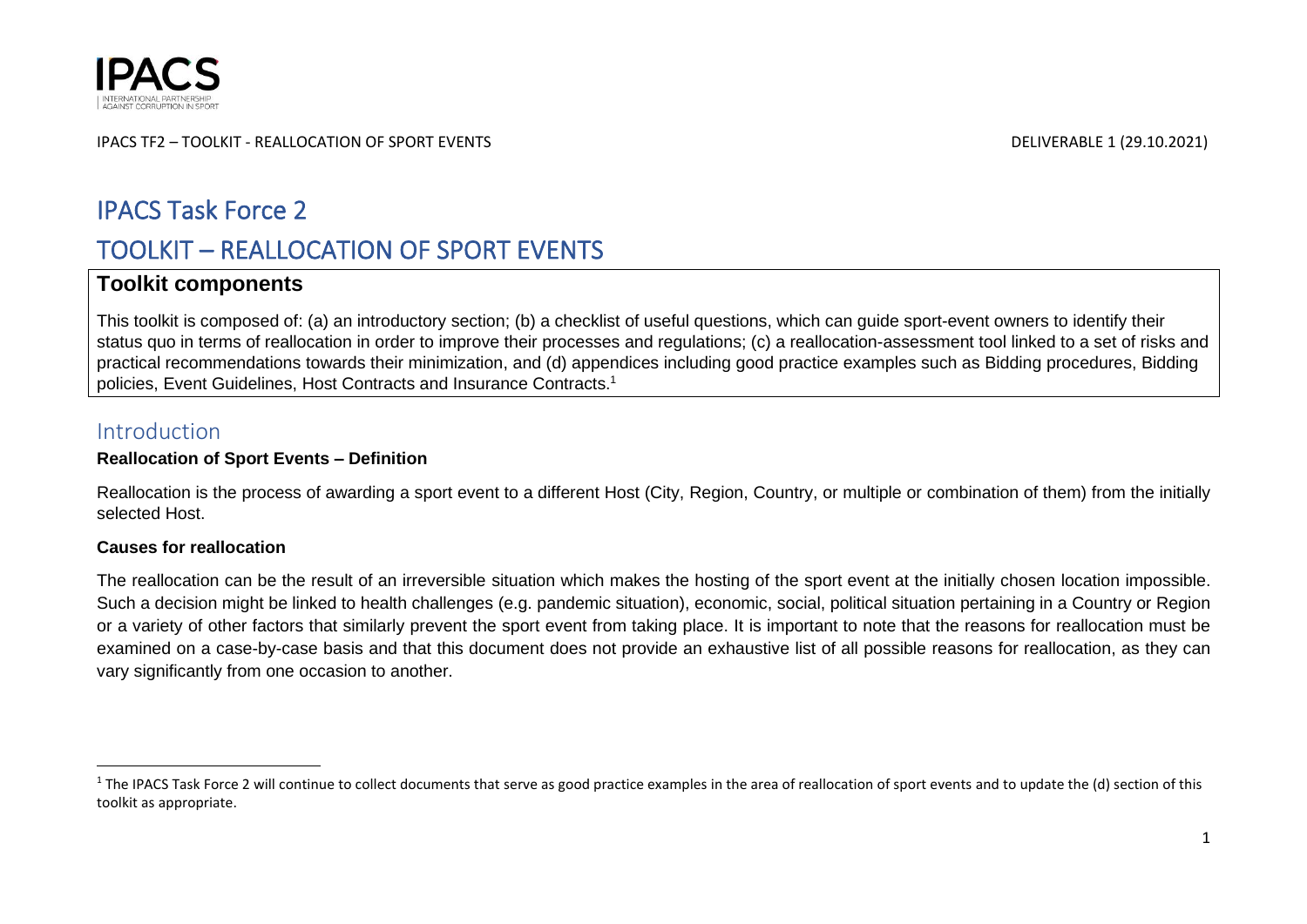

## **Objectives**

In 2020, the Covid-19 pandemic and other cases of force majeure forced several sports events to be cancelled or postponed. This is not a new situation. This has happened several times in the past, even for the Olympic Games. For instance, in 1938 the Japanese organisers of the 1940 Tokyo Olympic Games informed the IOC that they were unable to host the event and this edition of the Games was then awarded to Helsinki to be finally cancelled because of the Second World War; the Denver 1976 Winter Olympic Games were reallocated to Innsbruck after Denver renounced. However, sport competitions at that time were not the global impacting events they are today. This is why it is necessary to develop a toolkit with a view to handle the situations of reallocation in a proper and organised way.

The reallocation of a sport event is considered to be an exceptional situation which should be assessed by the involved parties on a case-by-case basis. Nevertheless, it should be recognised that the reallocation of sport events may require urgent action due to tight delivery timeframes, financial pressure for sport-event owners and of other stakeholders involved in the process. Equally, there may be a variety of other factors that need to be considered in each situation's specific context, which may constitute a threat to the integrity of the reallocation process, particularly if minimum conditions and requirements are not met. At the same time, the impact of a decision for reallocation can be very considerable for the involved parties, and it is therefore essential to maintain a level of flexibility throughout the process while at the same time recognising and taking into account the significant impactfulness of the decisions being made.

The present toolkit on reallocation has the following objectives:

- a) to provide the sport-event owners with a practical guide on how to deal with the challenges of a reallocation process, and;
- b) to contribute to ensuring the integrity of a reallocation procedure, providing suggested tools to mitigate the risk of fraud and, specifically, corruption. 2

1. Fraud

<sup>&</sup>lt;sup>2</sup> IPACS notes that the definition of fraud and corruption varies among countries and jurisdictions. In particular, the Organisation for Economic Cooperation and Development (OECD), the Council of Europe (CoE) and the United Nations (UN) Conventions do not define "corruption". For the purposes of reference in the context of the current document, the following definitions may apply:

a. "Fraud is any intentional act or omission designed to deceive others, resulting in the victim suffering a loss and/or the perpetrator achieving a gain", Association of Certified Fraud Examiners (ACFE).

<sup>2.</sup> Corruption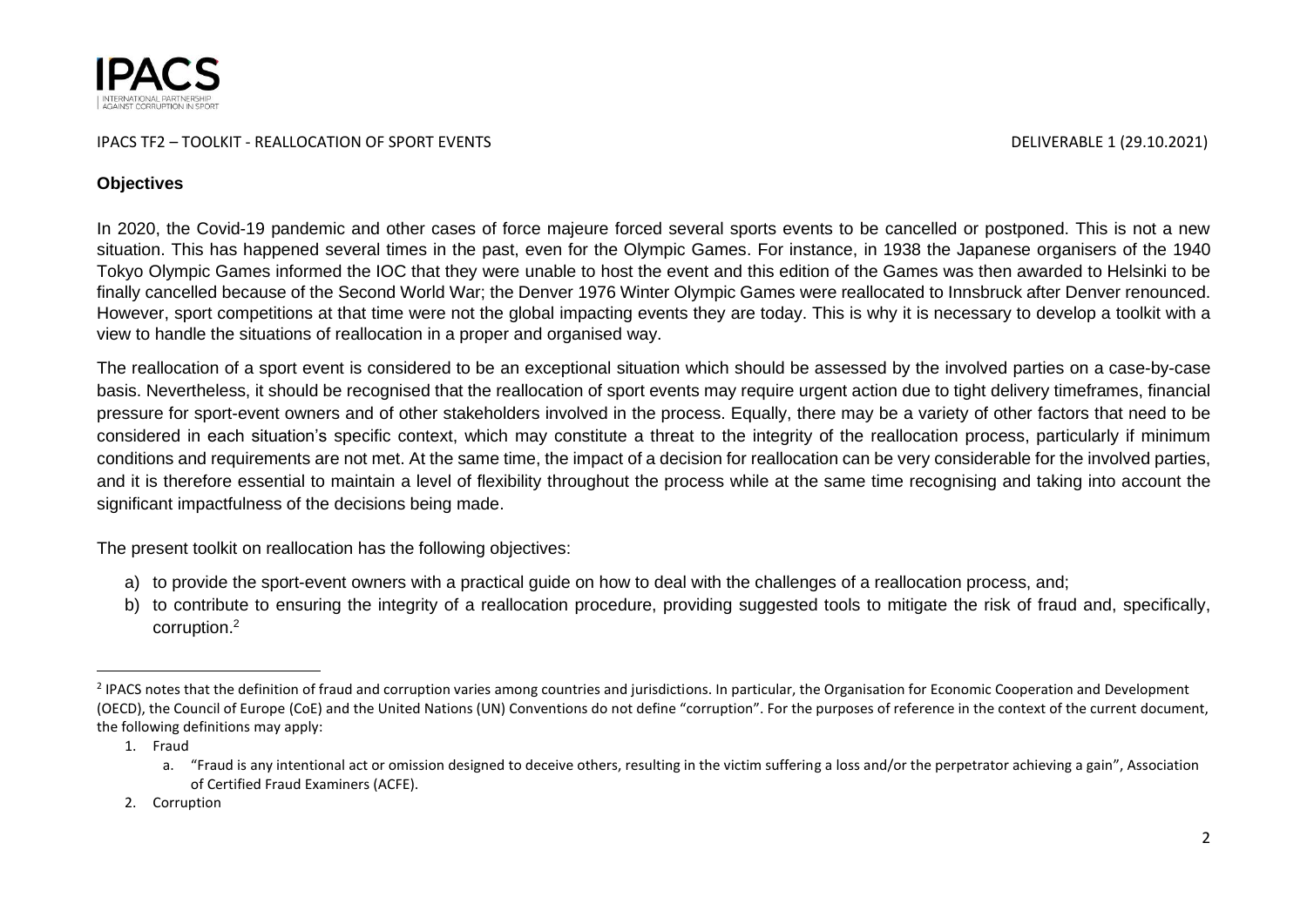

### **General considerations**

Reallocation of sport events is an emerging issue for sport-event owners (International Federations and/or Major Event Organisers), which was in particular observed as a consequence of the Covid-19 pandemic outbreak. Meanwhile, a reallocation might also be the result of other circumstances, for instance in cases of non-compliance of National Anti-Doping Organisations with the World Anti-Doping Agency regulations (see RUSADA case<sup>3</sup>) or because of social, political or financial instability in countries selected to host an event (such as a referendum against the event, political crisis, financial problems of organisers, etc.). One example of reallocation for the reasons of "safety and security issues" linked with a socio-political crisis in a country was the case of Belarus and its withdrawal from co-hosting the 2021 IIHF World Championship<sup>4</sup> another was the decision by the World Athletics Council to relocate the World Race Walking Team Championships due to be held in Minsk in 2022. 5

A reallocation process, dependent on the time between the decision to reallocate and the event date, can be performed either:

- 1) through a new, potentially accelerated, awarding process;
- 2) through a dialogue phase with one of the other candidatures that had not been selected in the initial candidature process; or
- 3) through a dialogue phase with a new interested party(ies).

When the sport-event owner is dealing with the need for reallocation, it is suggested that they consider general aspects which should be applied when a policy is written and the process is started. In particular, the following principles should be taken into consideration:

- Elevated risk of corruption: need to deal with increased risks. In fact, moments of crisis are typically seen as being ripe for corruption.<sup>6</sup> In the case of reallocation, the augmented risks can be linked with a shortened decision-making process, an acceleration of the operations'

a. "Corruption is the abuse of public or private office for personal gain", OECD (definition for policy purposes).

b. "Corruption is a term used to describe various types of wrongful acts designed to cause an unfair advantage. It can take on any form including bribery, kickbacks, illegal gratuities, extortion and collusion. It involves the wrongful use of influence to procure a benefit for the actor or another person contrary to the duties or the rights of others", ACFE.

<sup>&</sup>lt;sup>3</sup> [https://www.tas-cas.org/fileadmin/user\\_upload/CAS\\_Media\\_Release\\_6689\\_decision.pdf.](https://www.tas-cas.org/fileadmin/user_upload/CAS_Media_Release_6689_decision.pdf)

<sup>&</sup>lt;sup>4</sup> [https://www.iihf.com/en/events/2021/wm/news/24134/iihf\\_to\\_move\\_2021\\_world\\_championship.](https://www.iihf.com/en/events/2021/wm/news/24134/iihf_to_move_2021_world_championship)

<sup>5</sup> [https://www.worldathletics.org/news/press-releases/world-race-walking-team-championships-minsk-2022-relocate.](https://www.worldathletics.org/news/press-releases/world-race-walking-team-championships-minsk-2022-relocate)

<sup>&</sup>lt;sup>6</sup> The fraud triangle, a framework coined by the American sociologist Donald R. Cressey, explained that the cause of fraud is the combination of three elements: the opportunity to commit the fraud with a perceived minimal likelihood of being detected, the ability to rationalize the misconduct to justify the crime and the situational pressure (time pressure, financial pressure, media or public opinion pressure, etc.).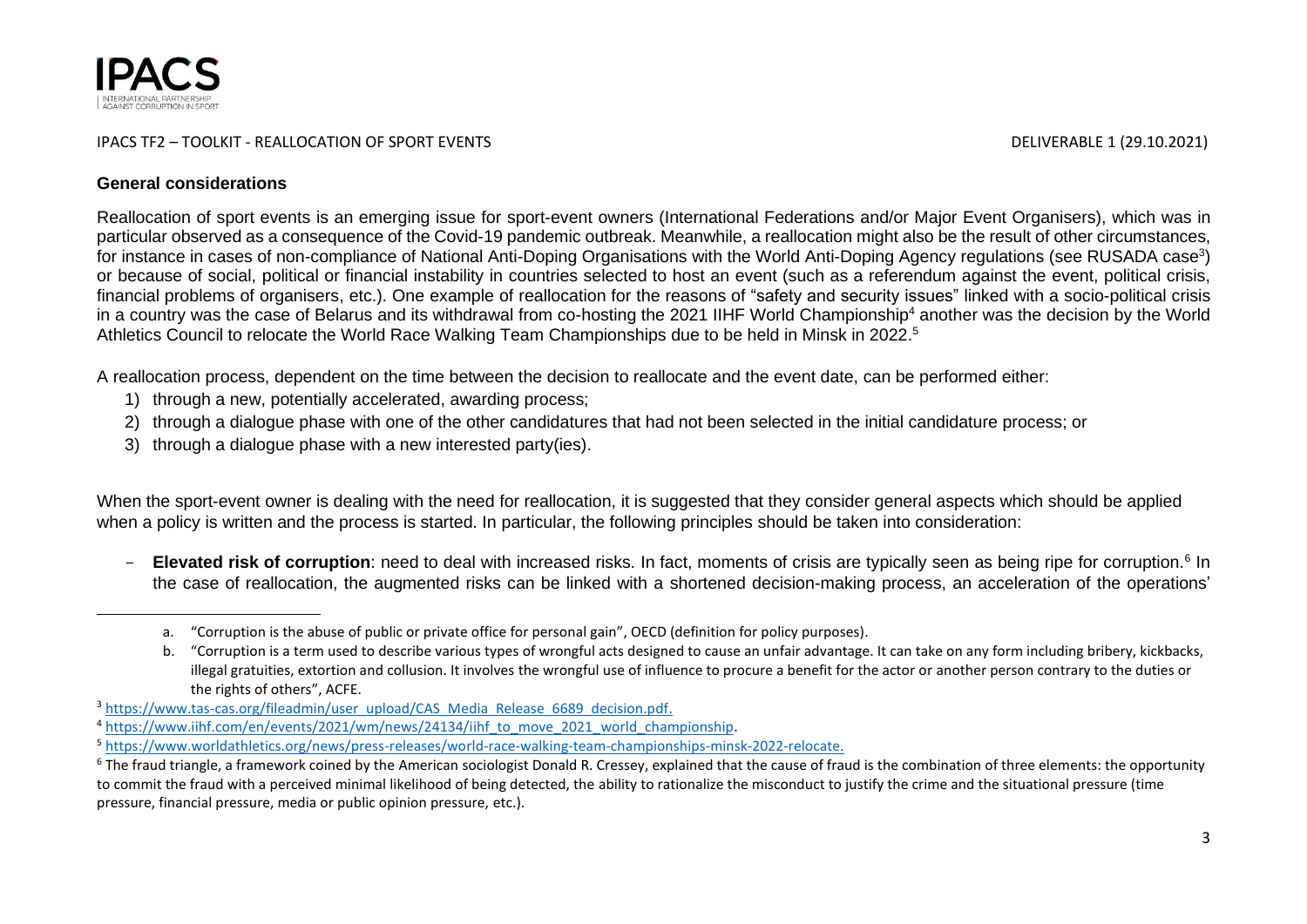

delivery, shortened procurement and recruitment processes, the limitation of choice of the most appropriate Hosts, a limited evaluation process, financial constraints as well as limitation of exploitation of events' revenues.<sup>7</sup>

- Flexibility: need for agility and adaptability in the policy and procedure, including the potential requirement for authority for sport event choice of location decision-making to be delegated to a smaller more agile decision-making body of the sport-event owner.
- **Timing**: need for accelerated procedure, including related decision-making processes. By definition, a reallocation process will translate into a reduced timeframe for the new Host to prepare for the event. In particular, when a Host Contract exists between the sport-event owner and the original Host, the sport-event owner should withhold from openly and actively looking for an alternative Host until the original Host has been officially notified and the contract terminated to the satisfaction of both parties. As such, the event objectives may also need to be reviewed to accommodate, potentially, a reduction in time, resources and capabilities available to the alternative Host.
- **Transparency**: considering the elevated risk of corruption, transparency regarding the reallocation process must be ensured to avoid doubts that can arise from the accelerated procedures but, at the same time, safeguarding and protecting the rights of all the parties involved. Notwithstanding that reallocation decisions must be made swiftly, open communication regarding decisions taken is strongly suggested.
- **Exploit new opportunities**: challenges may often create ways to identify new opportunities. Therefore, the sport-event owners may take advantage of the difficulties generated by the reallocation, e.g. by creating new competition formats (online), increasing use of technologies and social media to raise awareness on the new competition format or combining events for more disciplines/categories at the same location.
- Fair competition: following the recent decision of the General Court of the European Union<sup>8</sup>, particular focus to market access must be ensured so that third parties are not unduly deprived of market access to the point that competition on that market is distorted.
- Fair treatment of the original Host: The initially appointed Host of the event should be treated with fairness and in accordance with due process. Expenses should be considered, in accordance with the terms of the contract, or as part of a settlement. Costs incurred by the sport

<sup>&</sup>lt;sup>7</sup> See also United Nations Office on Drugs and Crime, "A Strategy for Safeguarding against Corruption in Major Public Events" (New York 2013), [https://www.unodc.org/documents/corruption/Publications/2013/13-84527\\_Ebook.pdf.](https://www.unodc.org/documents/corruption/Publications/2013/13-84527_Ebook.pdf)

<sup>&</sup>lt;sup>8</sup> See CJEU 16 December 2020 judgment in Case T-93/18, para. 75 (<u>click here to access the decision</u>).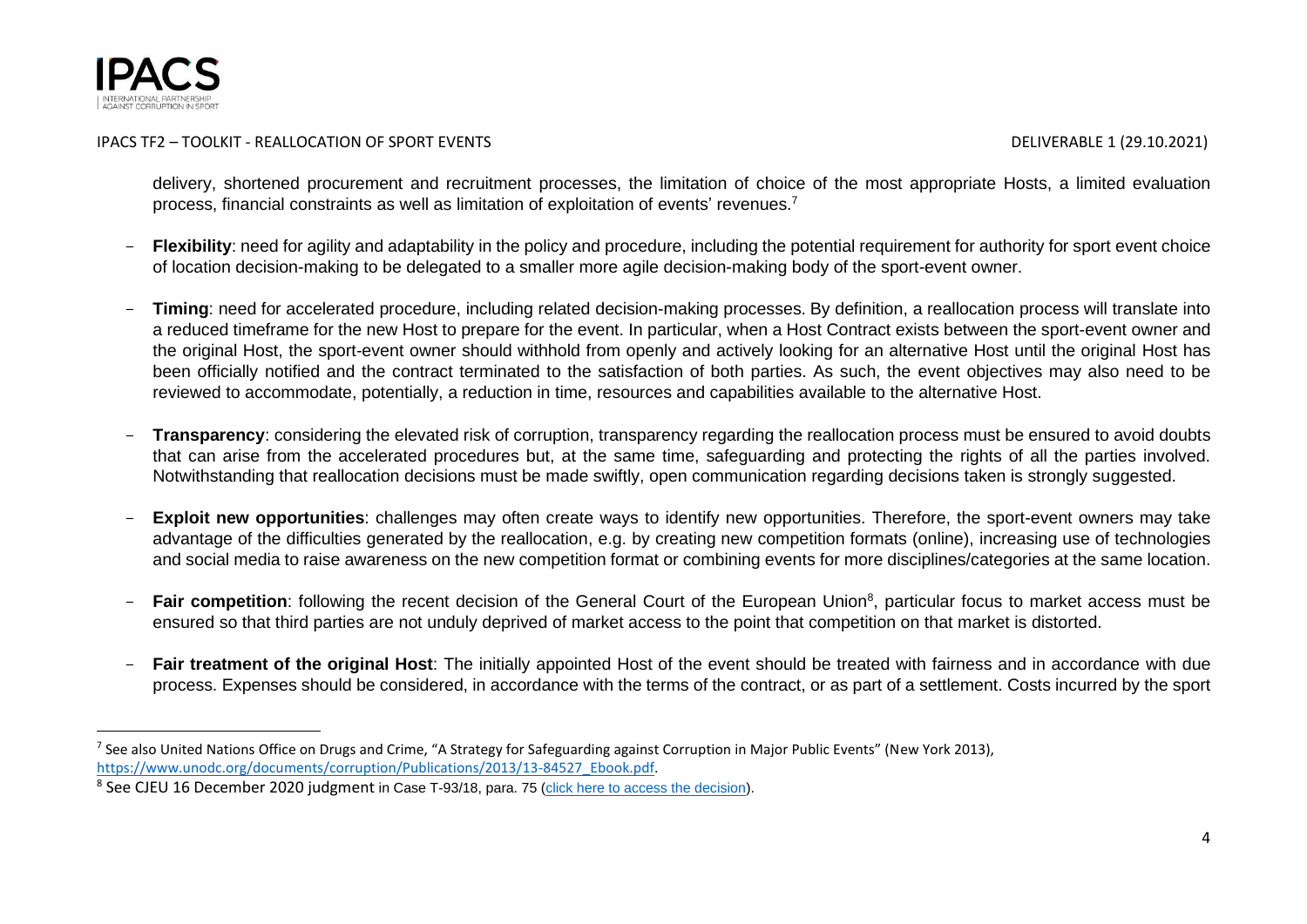

event owner may be written-off rather than recharged, depending on the circumstances. This is particularly important if the event is reallocated for reasons or factors that are beyond the control of the original Host.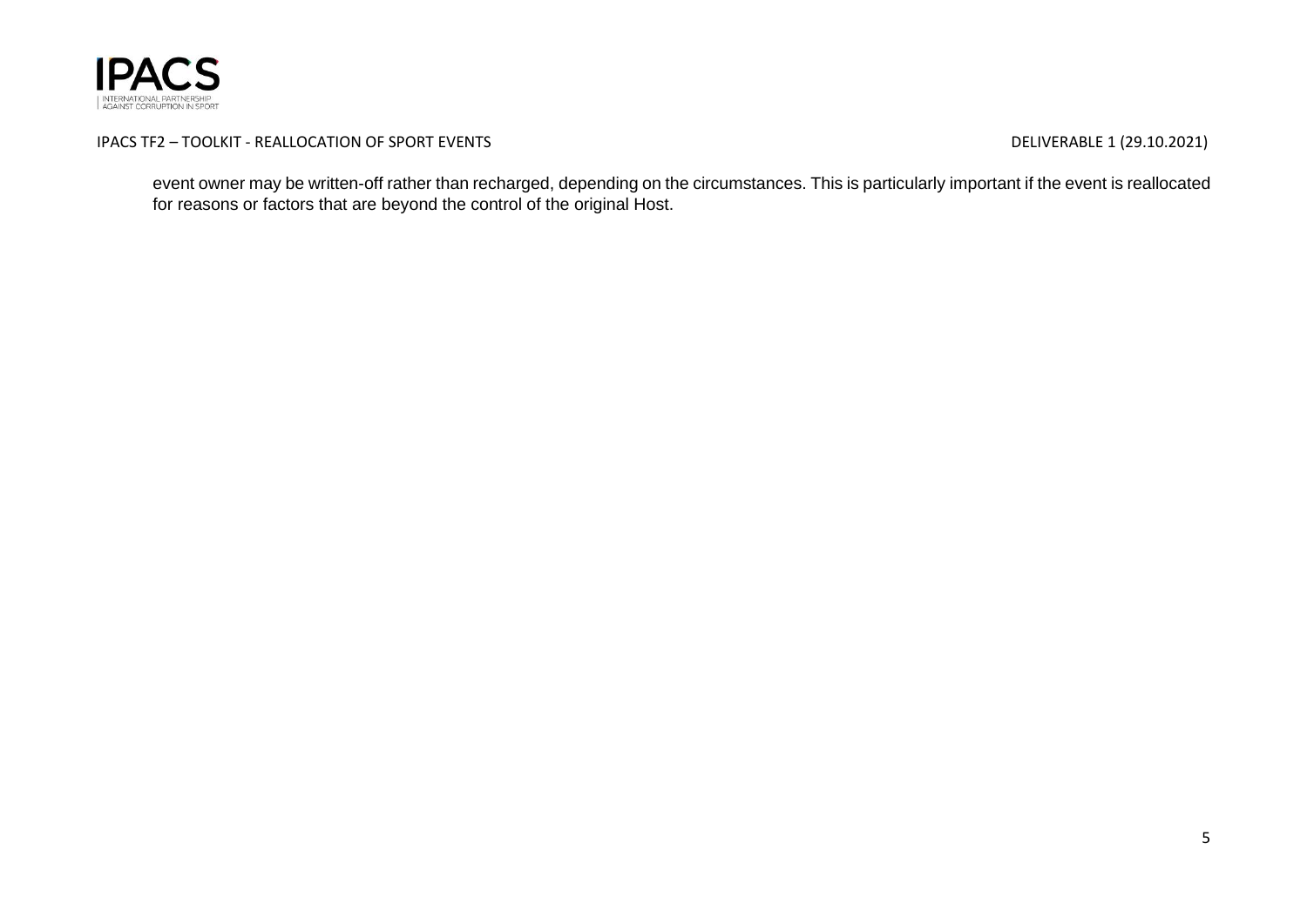

## IPACS TF2 – TOOLKIT - REALLOCATION OF SPORT EVENTS **EXECUTES** 2001 1 2003 1 2003 1 2010 2021 DELIVERABLE 1 29.10.2021

# Checklist

The aim of this Checklist of questions is to guide the sport-event owners to identify their status quo in terms of reallocation policies and regulations.

| <b>No</b> | Question                                                                                                                                                                                                                        | Yes/No |
|-----------|---------------------------------------------------------------------------------------------------------------------------------------------------------------------------------------------------------------------------------|--------|
| 1.        | Do you have a Bidding Policy/Procedure?                                                                                                                                                                                         |        |
| 2.        | Do you publish the Bidding Policy/Procedure?                                                                                                                                                                                    |        |
| 3.        | Do you have a specific Reallocation Policy/Procedure?                                                                                                                                                                           |        |
| 4.        | Does your Bidding Policy/Procedure deal with reallocation?                                                                                                                                                                      |        |
| 5.        | Does your Bidding Policy/Procedure provide for circumstances/reasoning regarding potential reallocation (force majeure,<br>reputation, inadequate financial resources, Human Rights violations, etc.)?                          |        |
| 6.        | Is the decision regarding reallocation subject to review via an independent body?                                                                                                                                               |        |
| 7.        | Does your Reallocation Policy/Procedure (should there be one) provide for a resolution mechanism regarding the payments due<br>and already made payments?                                                                       |        |
| 8.        | Do you have a risk assessment strategy to deal with reallocation?                                                                                                                                                               |        |
| 9.        | Do you have a process describing the steps to be taken to decide to reassign an event?                                                                                                                                          |        |
| 10.       | Do you have additional Rules/Policies to ensure a fair and transparent decision-making process?                                                                                                                                 |        |
| 11.       | Are there provisions that mandate those participating in procurement processes to sign a declaration confirming the absence of<br>conflicts of interest?                                                                        |        |
| 12.       | Do you have a specific Commission/Body that decides on the reallocation of sport events?                                                                                                                                        |        |
| 13.       | Do you have a defined criteria/evaluation process for assessing bids/the reallocation of sports events, including transparent<br>information on hosting and financial matters?                                                  |        |
| 14.1      | Do you have the capacity/ability to implement a sport event reallocation decision-making review process to evidence the steps<br>taken to ensure transparency, and provide applicants with the right to respond to failed bids? |        |
| 15.       | Do you have Events Guidelines?                                                                                                                                                                                                  |        |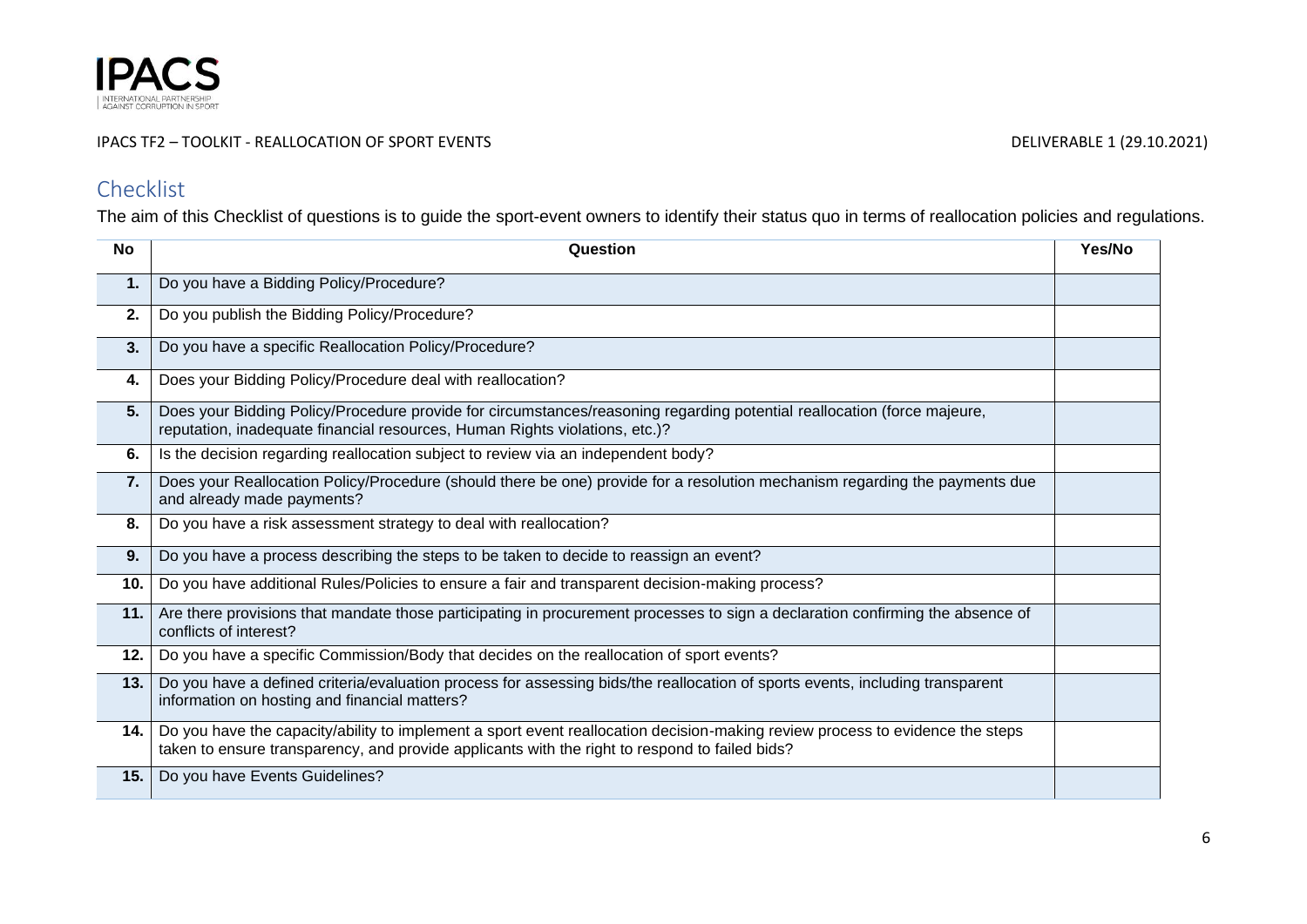

| 16. l | Do you publish the Events Guidelines?                                                                                                                                                                                                 |  |
|-------|---------------------------------------------------------------------------------------------------------------------------------------------------------------------------------------------------------------------------------------|--|
| 17. l | Do you have a template for the Host Contract in the event of reallocation?                                                                                                                                                            |  |
| 18.   | Does your Host Contract provide a framework for liability in case of Reallocation?                                                                                                                                                    |  |
| 19.   | Do you have a policy and/or a process in place to monitor the delivery of the events in accordance with your regulations and<br>policy (e.g., respect of ethical principles, procurement standards, anti-corruption standards, etc.)? |  |
| 20.   | Do you have policy or process in place to ensure legacy and transfer of knowledge of the sport event?                                                                                                                                 |  |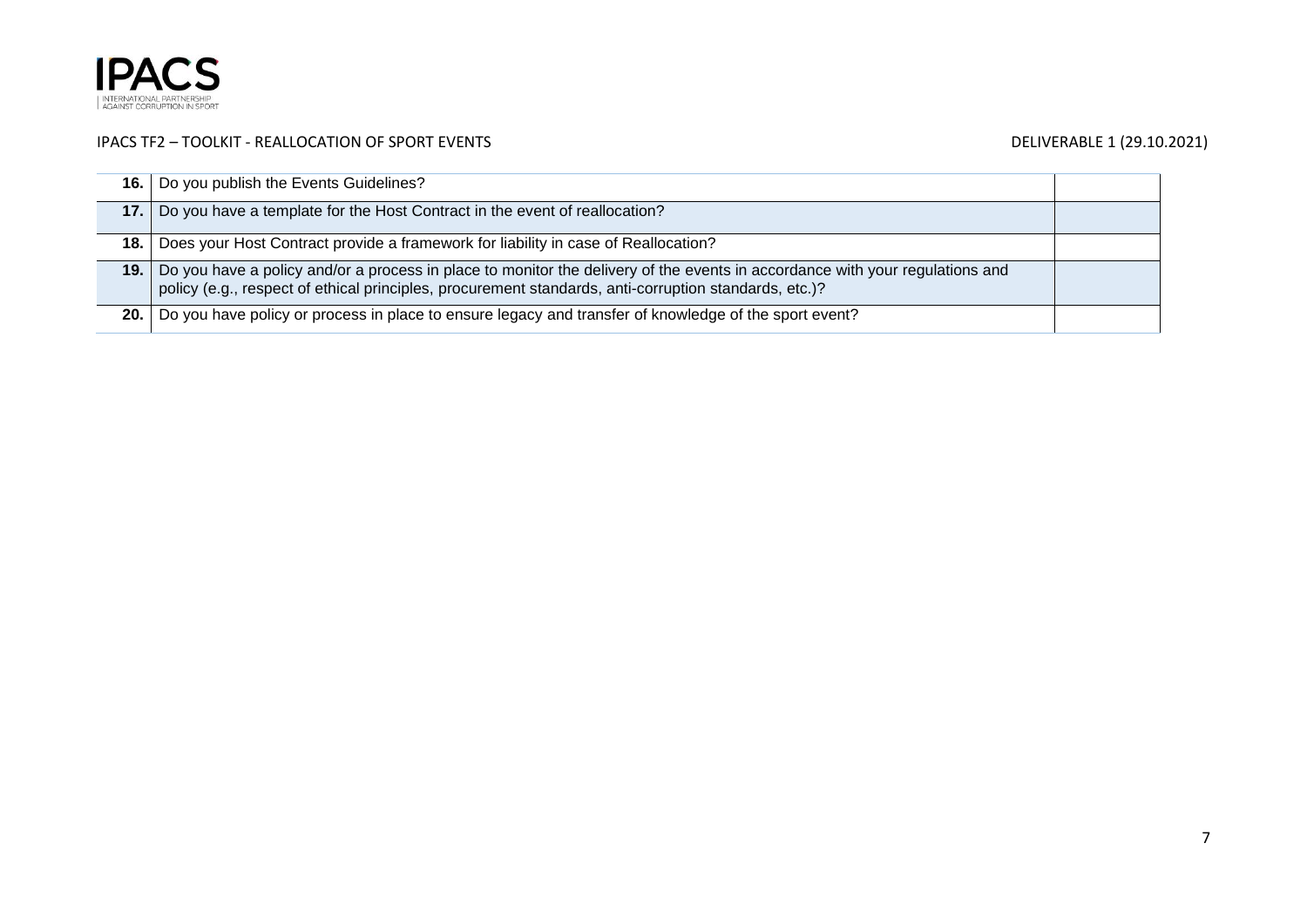

## Reallocation-Assessment Tool

This reallocation-assessment tool's purpose is to set out the risks, divided in 4 thematic areas, linked with reallocation and to provide practical recommendations towards their minimization.

| <b>Thematic area</b> | Topic                             | <b>Risk</b>                 | Recommendation                                                                                                                                                                                                                                                                                                                                                                                                                                                                                                                                                                                                                                                                                                                                                                                                                                                                                                                                                                                                                    |
|----------------------|-----------------------------------|-----------------------------|-----------------------------------------------------------------------------------------------------------------------------------------------------------------------------------------------------------------------------------------------------------------------------------------------------------------------------------------------------------------------------------------------------------------------------------------------------------------------------------------------------------------------------------------------------------------------------------------------------------------------------------------------------------------------------------------------------------------------------------------------------------------------------------------------------------------------------------------------------------------------------------------------------------------------------------------------------------------------------------------------------------------------------------|
| 1. Strategy          | <b>Preliminary considerations</b> | <b>Missed opportunities</b> | Consider:<br>1. Postponement versus reallocation<br>(verifying if it is possible to retain the<br>original Host and postponing the event to a<br>later date)<br>2. Cancellation versus reallocation (verifying if<br>it is possible and/or more convenient<br>cancelling the event)<br>3. Contractual liabilities (analysing the<br>financial and contractual obligations<br>associated with relocating the event)<br>4. Benchmark (exploring the existence of<br>other candidates for the event)<br>5. Feasibility (examining if it is possible to find<br>an appropriate Host for the event by<br>considering if the prospective new Host<br>locations have the necessary<br>infrastructure, resources and financial<br>support to successfully host the event with<br>a shortened delivery window)<br>Method for reallocation (awarding versus<br>6.<br>selection)<br>7. Flexibility measures (accelerated process,<br>contacting previously non-selected<br>candidates, approach previous Hosts<br>versus find new candidate) |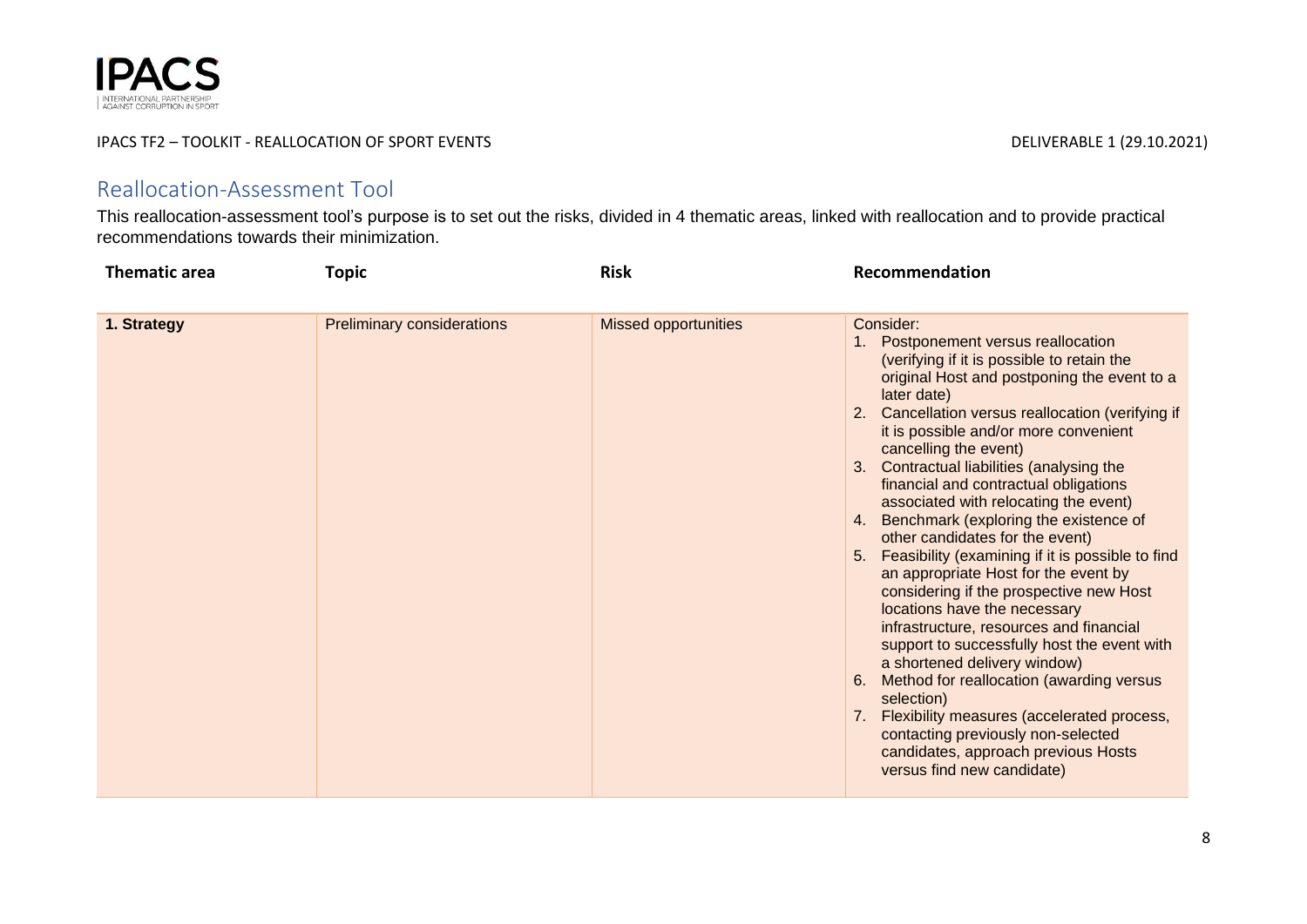

## IPACS TF2 – TOOLKIT - REALLOCATION OF SPORT EVENTS **EXECUTED A SECOND TEAM CONTROL** DELIVERABLE 1 (29.10.2021)

| <b>Thematic area</b>    | <b>Topic</b>                   | <b>Risk</b>                                                                                                         | Recommendation                                                                                                                                                                                                                                                                                                                                                                                                                                                   |
|-------------------------|--------------------------------|---------------------------------------------------------------------------------------------------------------------|------------------------------------------------------------------------------------------------------------------------------------------------------------------------------------------------------------------------------------------------------------------------------------------------------------------------------------------------------------------------------------------------------------------------------------------------------------------|
|                         | <b>Sport Specificity</b>       | <b>Missed opportunities</b>                                                                                         | Exploit opportunities (combining events by<br>8.<br>rescheduling the event to a location which<br>is already hosting another of the sport-<br>event owner's event properties <sup>9</sup> , New<br>competition formats, on-line events, use of<br>technology, social media)                                                                                                                                                                                      |
| 2. Regulatory Framework | <b>Rules</b>                   | Lack of regulation increases risk<br>of corruption in the decision-<br>making process                               | Define clear Bidding policy/procedure<br>1 <sub>1</sub><br>framework and regulations (including<br>provisions dealing with reallocation).<br>2. Make sure that the reallocation provisions<br>(usually referred to as « trigger events »)<br>are defined with necessary flexibility to<br>serve the objective and cover all<br>possibilities.                                                                                                                    |
|                         | <b>Decision-Making Process</b> | Unclear decision-making process<br>can create uncertainty about the<br>integrity and transparency of the<br>process | Establish and implement:<br>3.<br>a) Conflict of Interest policy;<br>b) Conflict of Interest declaration;<br>c) Gift policy;<br>d) Visit policy;<br>e) Neutrality/Fair Competition policy;<br>f) Register of Consultants;<br>4. Provide for decision review process with<br>independent/neutral body (this body should<br>not review the decision to reallocate but<br>rather ensure that the process of<br>reallocation was fairly and ethically<br>conducted): |

<sup>&</sup>lt;sup>9</sup> For instance, see the FIVB example of exploiting new opportunities by combining events <u>[here](https://www.fivb.com/en/about/news/vnl-2021-life-in-the-bubble?id=93488)</u> and by running additional programmes, as an outcome of the events' combination, such as the ["Equal Jersey" Campaign.](https://en.volleyballworld.com/news/initiative-to-champion-gender-equality-volleyball-world-launches-the-equal-jerse)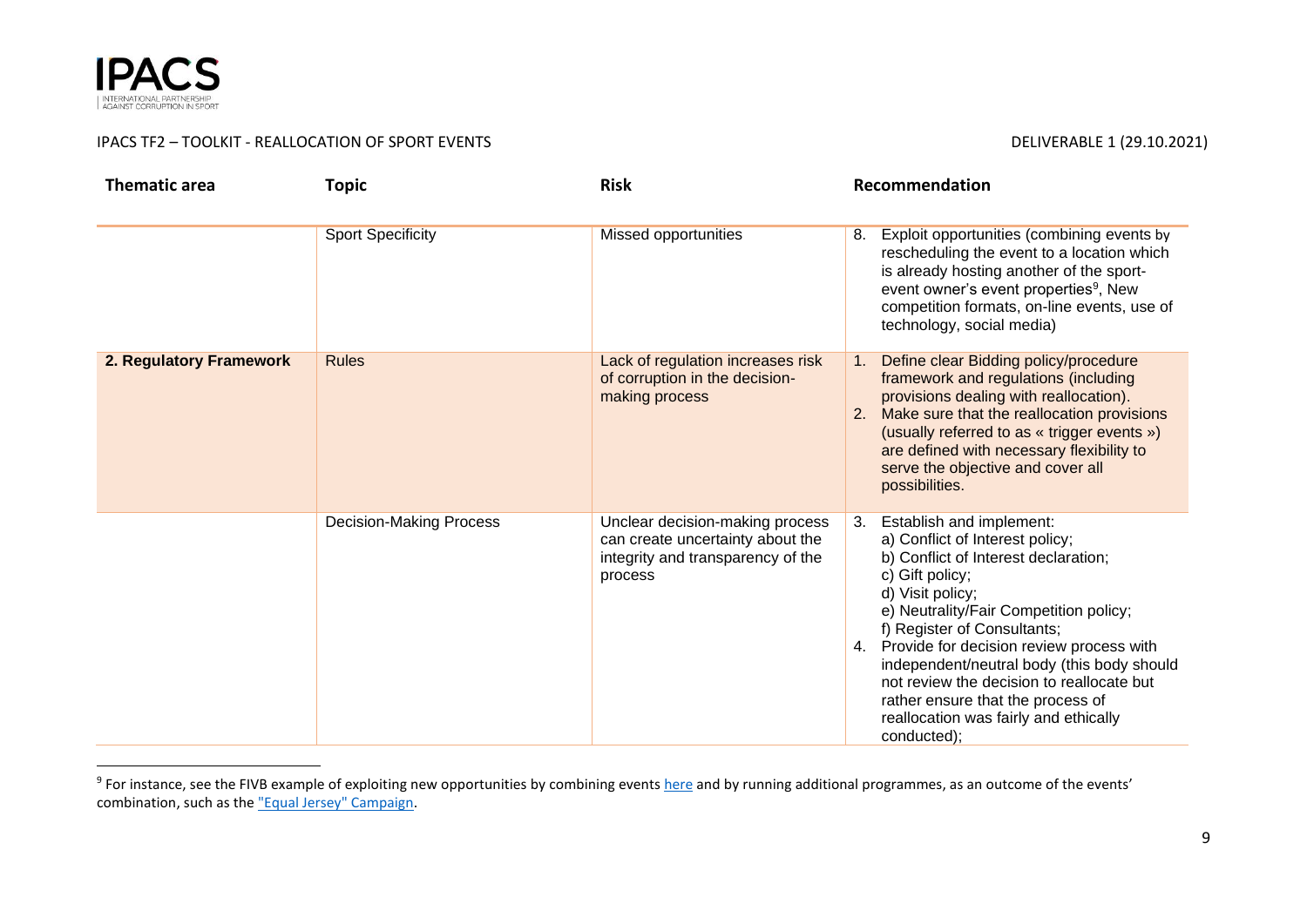

| <b>Thematic area</b> | <b>Topic</b>         | <b>Risk</b>                                                                                                                                                                                                      | Recommendation                                                                                                                                                                                                                                                                                                                                                                                                                                                                                             |
|----------------------|----------------------|------------------------------------------------------------------------------------------------------------------------------------------------------------------------------------------------------------------|------------------------------------------------------------------------------------------------------------------------------------------------------------------------------------------------------------------------------------------------------------------------------------------------------------------------------------------------------------------------------------------------------------------------------------------------------------------------------------------------------------|
|                      |                      |                                                                                                                                                                                                                  | Establish compliance requirement for<br>5.<br>bidders (i.e. to avoid and/or detail<br>engagement with representatives of the<br>sport-event owner);<br>Determine a clear decision-making process<br>6.<br>that is to be applied if a reallocation should<br>become necessary. The process should<br>deal both with the decision to reallocate<br>and the decision to choose a new site for<br>the event.                                                                                                   |
|                      | Insurance            | Risk of financial impact if<br>insurance contract does not cover<br>reallocation cases (minimize<br>impact of reallocation)                                                                                      | Insert reallocation clauses in insurance<br>7.<br>contracts. The reasons for reallocation in<br>the insurance policy should match the<br>reallocation provisions in the general<br>reallocation policy of the sport-event owner<br>(the provisions under most insurance<br>policies are usually stricter and more<br>complex than those found in the sport-<br>event owner's reallocation policy).                                                                                                         |
|                      | <b>Host Contract</b> | Lack of provisions on reallocation<br>might undermine the<br>effectiveness of Host Contract<br>(minimize impact of reallocation)<br>in dealing with reallocation and in<br>extreme cases prevent<br>reallocation | Include reallocation clauses in Host<br>8.<br>Contract that permit the sport-event owner<br>to unilaterally decide to terminate the Host<br>Contract or to start a reallocation process<br>(even before terminating the contract)<br>and/or reallocate the event in certain listed<br>circumstances or on the happening of<br>certain events as listed in the Host<br>Contract; inserting a provision for financial<br>set-off in case of reallocation may prevent<br>disputes that might otherwise arise. |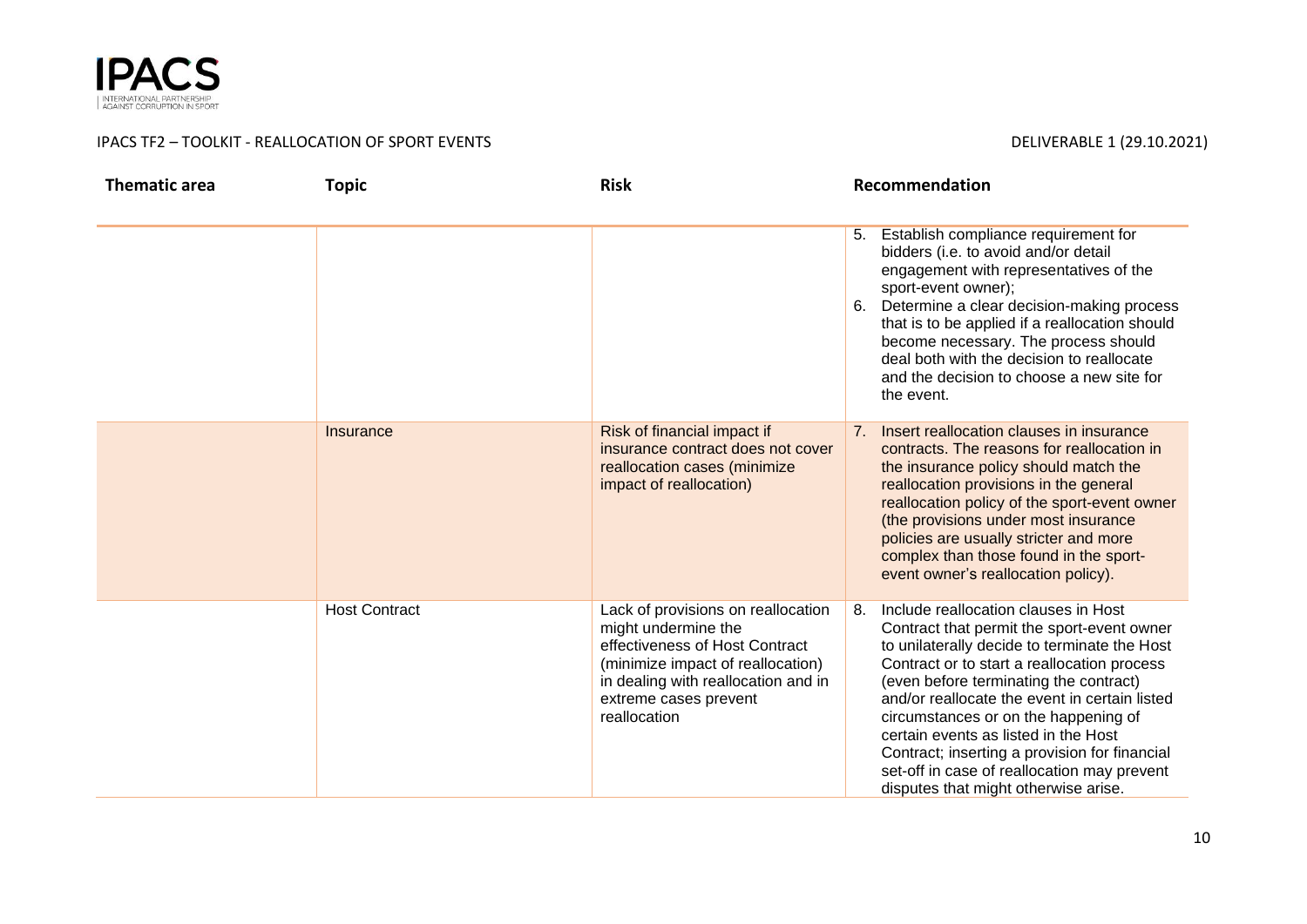

| <b>Thematic area</b> | <b>Topic</b>           | <b>Risk</b>                                                                                                                                                                                                                                                                                                                                                          | Recommendation                                                                                                                                                                                                                                                                                                                                                                                                                                                                                                                                                                                                                                                                                                                          |
|----------------------|------------------------|----------------------------------------------------------------------------------------------------------------------------------------------------------------------------------------------------------------------------------------------------------------------------------------------------------------------------------------------------------------------|-----------------------------------------------------------------------------------------------------------------------------------------------------------------------------------------------------------------------------------------------------------------------------------------------------------------------------------------------------------------------------------------------------------------------------------------------------------------------------------------------------------------------------------------------------------------------------------------------------------------------------------------------------------------------------------------------------------------------------------------|
|                      |                        |                                                                                                                                                                                                                                                                                                                                                                      | Make sure to cover how third-party rights<br>9.<br>already under contract will be dealt with. It<br>may be helpful to ensure that all contracts<br>of the Host with third parties include a<br>clause making them subject to the Host<br>Contract reallocation provisions.<br>10. Publish an outline of the Host Contract.                                                                                                                                                                                                                                                                                                                                                                                                              |
|                      | Impact of reallocation | Lack of legal framework and of<br>competent body might generate<br>collateral issues, e.g., uncertainty<br>of the financial and other<br>consequences with regard to<br>various existing contractual<br>relationships (measurement of<br>impact of reallocation including<br>the question of whether<br>termination is required or whether<br>transfer is possible)) | 11. Create a framework to assess and monitor<br>impact of reallocation on existing<br>contractual relationships.<br>12. Have a register of all third-party contracts<br>linked to the implementation of the sport<br>event (including employment).<br>13. Establish a Commission (risk assessment<br>commission) to ensure the impact/costs of<br>reallocation are minimized for all<br>concerned parties and third parties.<br>The decision-making process referred to<br>above should strive to be fair to all those<br>who may be or are impacted by the<br>decision to reallocate, including the sport-<br>event owners' partners such as the<br>International Federations of the sports on<br>the event program, where applicable. |
| 3. Communication     | Transparency           | Reputational risk (image and<br>credibility)                                                                                                                                                                                                                                                                                                                         | Publish clear framework and regulations<br>1.<br>that are to be followed for the selection of<br>the venue of the reallocated event.                                                                                                                                                                                                                                                                                                                                                                                                                                                                                                                                                                                                    |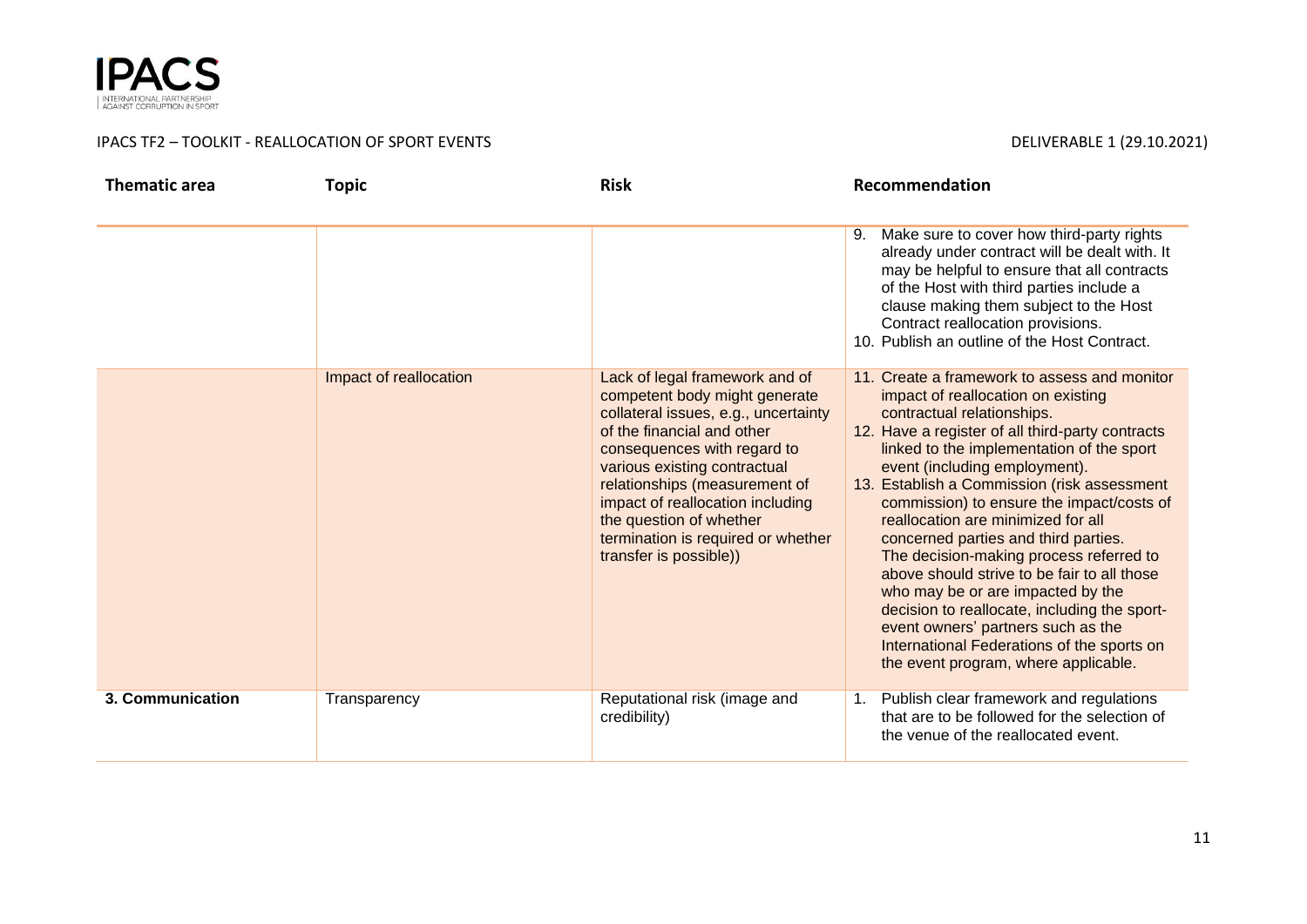

| <b>Thematic area</b> | <b>Topic</b>                                                                                              | <b>Risk</b>                                                                    | Recommendation                                                                                                                                                                                                                                                                                                                   |
|----------------------|-----------------------------------------------------------------------------------------------------------|--------------------------------------------------------------------------------|----------------------------------------------------------------------------------------------------------------------------------------------------------------------------------------------------------------------------------------------------------------------------------------------------------------------------------|
|                      |                                                                                                           | Lack of appropriate Information                                                | Create a public-facing webpage / platform /<br>2.<br>document with information regarding the<br>process and reallocation.<br>3. Organise a workshop to raise awareness of<br>and explain in detail the process.<br>Ensure publication of the key steps and<br>4.<br>decisions.<br>Publish a report of the Evaluation body.<br>5. |
| 4. Operational       | Compliance                                                                                                | Risk of failure in the<br>implementation of the event                          | Respect ethical principles/Code of Ethics -<br>1.<br>Anti-corruption standards                                                                                                                                                                                                                                                   |
|                      |                                                                                                           | Lack of authorisation to hold the<br>event                                     | Obtain/maintain the authorisation from<br>2.<br>local entities to stage the event (respect of<br>health, safety standards, as for instance<br>imposed during Covid-19 pandemic)                                                                                                                                                  |
|                      | Feasibility (including competition<br>requirement, control mechanism,<br>compliance, procurement, legacy) | Lack of trust in the operation and<br>the sustainability of the event          | Establish Commission (future events).<br>3.<br>Conduct Observer program/ for potential<br>4.<br>future Host Legacy                                                                                                                                                                                                               |
|                      | Finance                                                                                                   | Lack of financial strategy and<br>transparency can lead to<br>corruption risks | Audit accounts independently.<br>5.<br>Ensure transparency in the reporting of the<br>6.<br>actual costs of reallocation and the<br>revenues that are lost because of the<br>termination of the original choice of venue<br>for the event.                                                                                       |